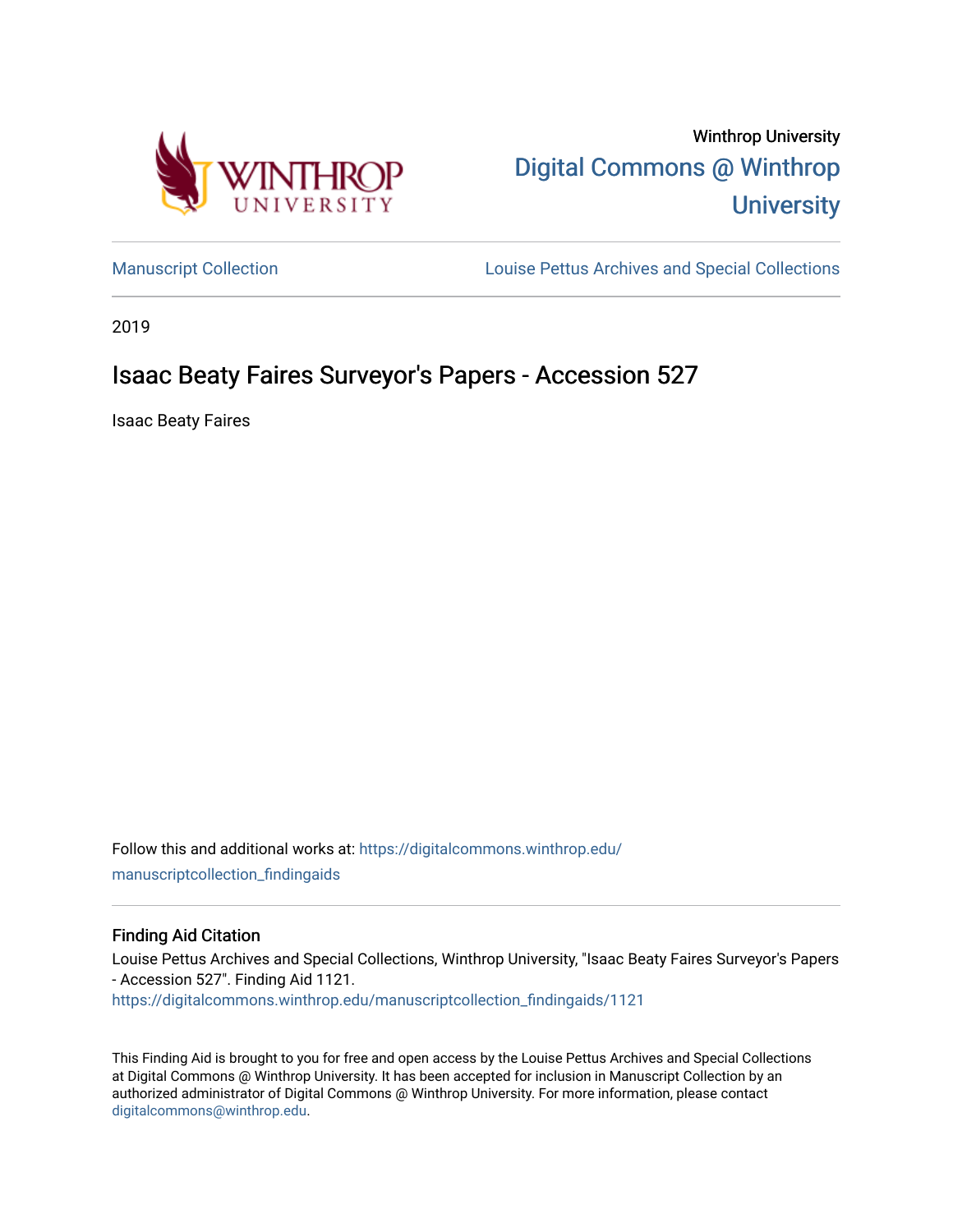## **WINTHROP UNIVERSITY LOUISE PETTUS ARCHIVES & SPECIAL COLLECTIONS**

## **MANUSCRIPT COLLECTION**

## **ACCESSION 527**

## **ISAAC BEATY FAIRES SURVEYOR'S PAPERS**

1893-1945

2 Boxes, 8 Folders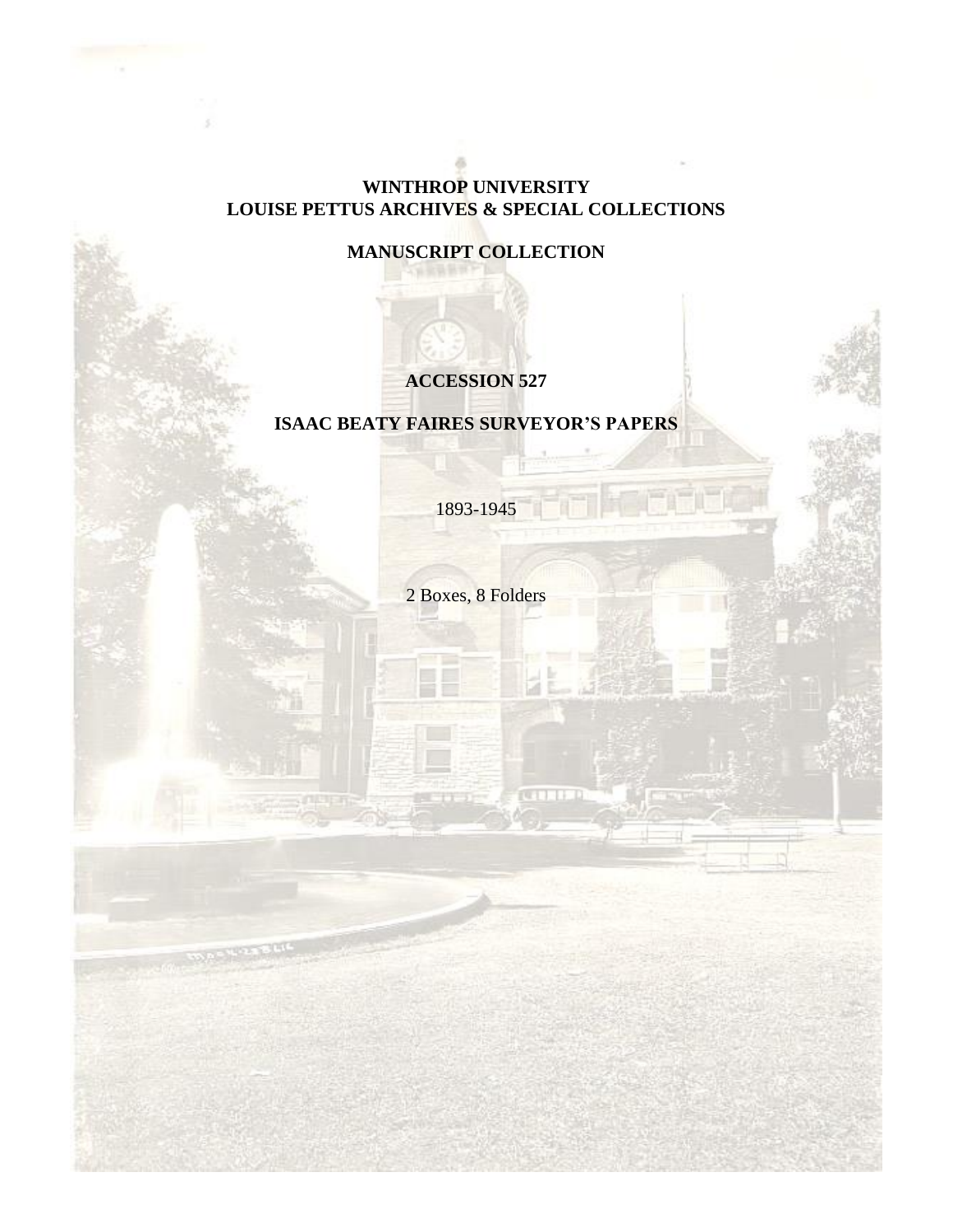#### **WINTHROP UNIVERSITY LOUISE PETTUS ARCHIVES AND SPECIAL COLLECTIONS**

### **MANUSCRIPT COLLECTION**

ADDITIONS: \_\_\_\_, \_\_\_, \_\_\_\_, \_\_\_\_\_ DATE: <u>October 24, 1983</u>

ACC. NO.: **527** PROCESSED BY: Sonia N. Russell NO. OF SECTIONS: 2

#### **ISAAC BEATY FAIRES SURVEYOR'S PAPERS**

**I**

The Isaac Beaty Faires Surveyor Papers were donated by Edwin Faires, grandson of the above. They were received on September 16, 1983.

> Linear feet of shelf space occupied: .5 Approximate number of pieces: 1000

Restrictions: Open to researchers under the rules and regulations of the Louise Pettus Archives & Special Collections at Winthrop University.

Literary Rights: For information concerning literary rights please contact the Louise Pettus Archives & Special Collections at Winthrop University.

Notices were released to the following journals and catalogs: NUCMC on 25 October 1983 (see donor control file for additional notices).

Scope and Content Note: **The Isaac Beaty Faires Surveyor's Papers consist of thirty-one note books containing land surveying notes and surveys of property boundaries in York County, SC and Mecklenburg County, NC compiled by surveyor Isaac Beaty Faires (1865-1950) who operated from 1893 through 1945**.